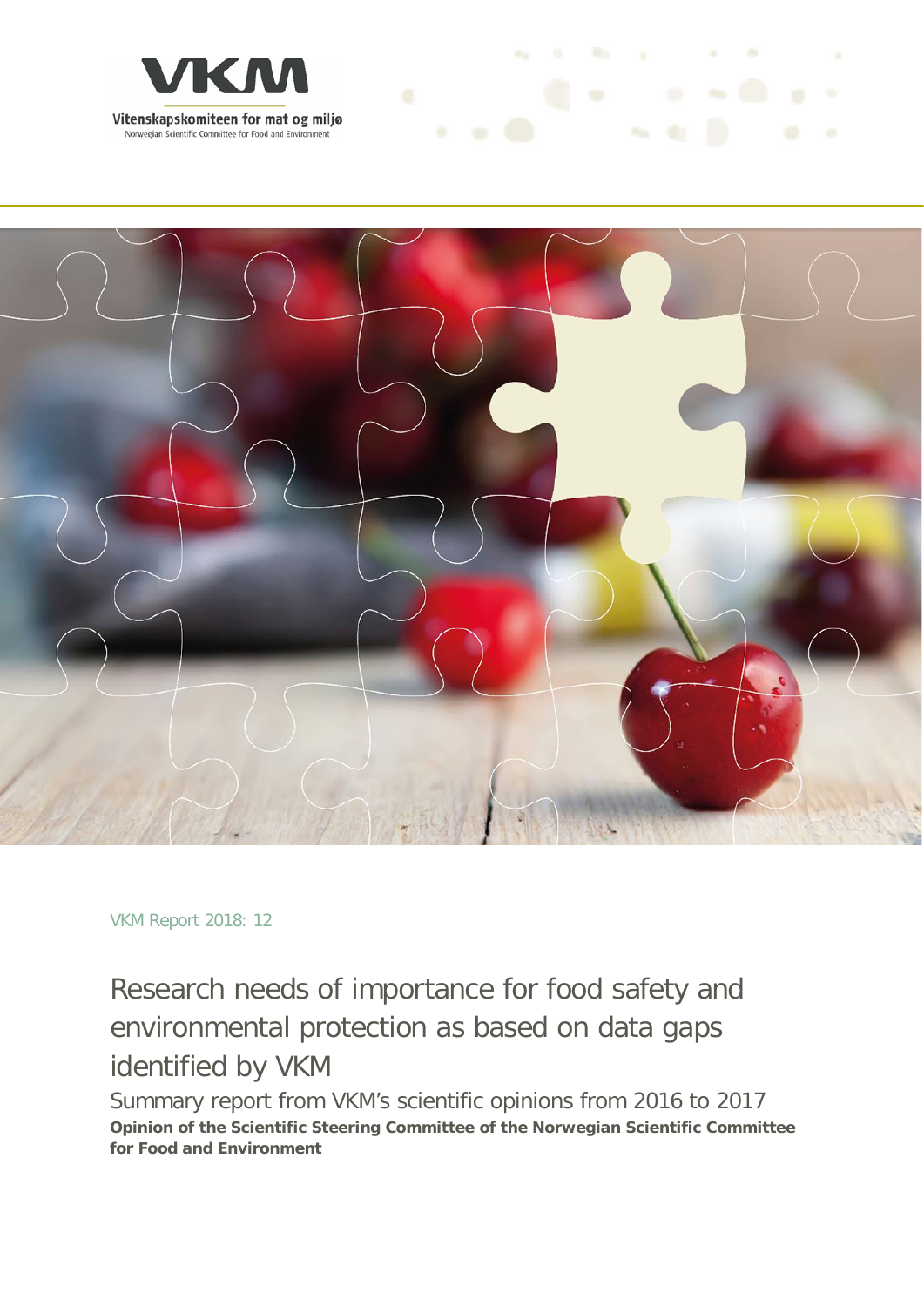Report from the Norwegian Scientific Committee for Food and Environment (VKM) 2018: 12 Research needs of importance for food safety and environmental protection as based on data gaps identified by VKM. Summary report from VKM's scientific opinions for 2016 - 2017

Opinion of the Scientific Steering Committee of the Norwegian Scientific Committee for Food and Environment 23.05.2018

ISBN: 978-82-8259-309-0 ISSN: 2535-4019 Norwegian Scientific Committee for Food and Environment (VKM) Po 4404 Nydalen N – 0403 Oslo Norway

Phone: +47 21 62 28 00 Email: [vkm@vkm.no](mailto:vkm@vkm.no)

[vkm.no](https://vkm.no/) [vkm.no/english](https://vkm.no/english)

Cover photo: iStock photo

Suggested citation: VKM, Jan Alexander, Lene Frost Andersen, Nana Asare, Dean Basic, Edel Oddny Elvevoll, Danica Grahek-Ogden, Gro-Ingunn Hemre, Brit Hjeltnes, Merete Hofshagen, Åshild Krogdahl, Torsten Källqvist, Trond Rafoss, Ida Skaar, Janneche Utne Skåre, Hilde-Gunn Opsahl Sorteberg, Inger-Lise Steffensen, Vigdis Vandvik, Yngvild Wasteson, Micael Wendell (2018). Research needs of importance for food safety and environmental protection as based on data gaps identified by VKM. Opinion of the Scientific Steering Committee of the Norwegian Scientific Committee for Food and Environment (VKM). VKM report 2018:12, ISBN: 978-82-8259-309-0, ISSN: 2535-4019. Norwegian Scientific Committee for Food and Environment (VKM), Oslo, Norway.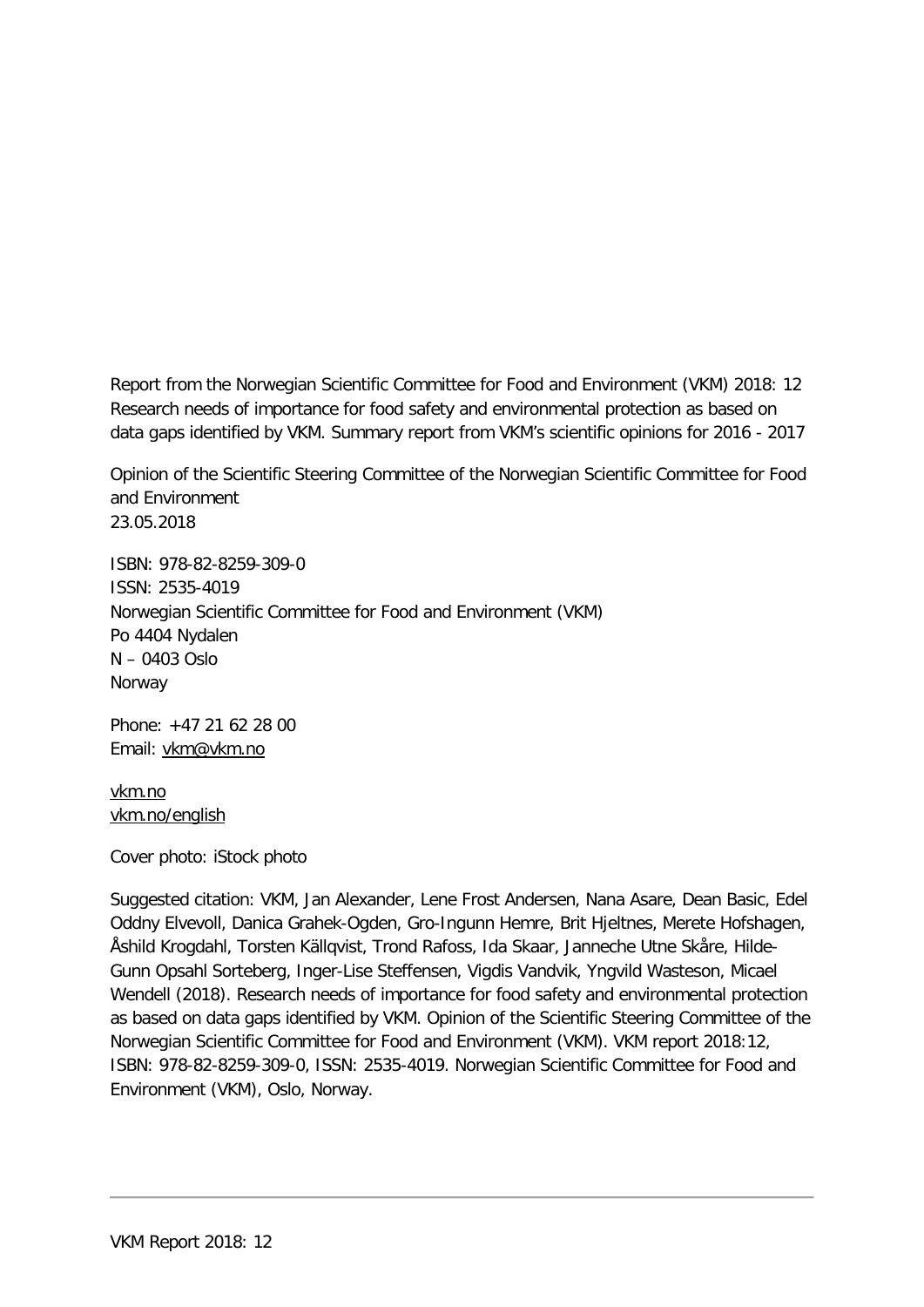# Research needs of importance for food safety and environmental protection as based on data gaps identified by VKM

# Summary report from VKM's scientific opinions for 2016 - 2017

The goal of this report is to highlight research needs and data gaps that are of future importance for food safety and protection of the environment and thereby improve the national knowledge base. This report is the latest in a series of reports on research needs and data gaps published periodically by the Norwegian Scientific Committee for Food and Environment (VKM), former Norwegian Scientific Committee for Food Safety (VKM), and thus seeks to highlight research needs and data gaps identified in and related to VKMs scientific opinions for 2016 and 2017 only.

VKM conducts and communicates independent scientific opinions in the form of risk assessments as well as risk-benefit assessments in the areas of food safety and environmental protection.

Food safety is one of the prerequisites for good health, and is on the agenda both nationally and internationally. Since food production, food products on the market and dietary habits as well as the presence of potential hazards are constantly changing, there is a continuous need for new knowledge to ensure safe food.

Protecting the environment, that is, the biotic and abiotic surroundings of humans, animals and other species is vital for the benefit of both humans and the environment. Rapid changes in the environment at the different levels as well as complex interactions and various stressors requires continuous monitoring and surveillance measures to update existing data.

Research and surveillance data from other countries are not necessarily representative or relevant to Norway, since critical factors such as environmental conditions and dietary habits are distinctive. Knowledge on Norwegian conditions in particular, must therefore be generated nationally. It is necessary that we have active Norwegian research communities within the areas where such knowledge is needed.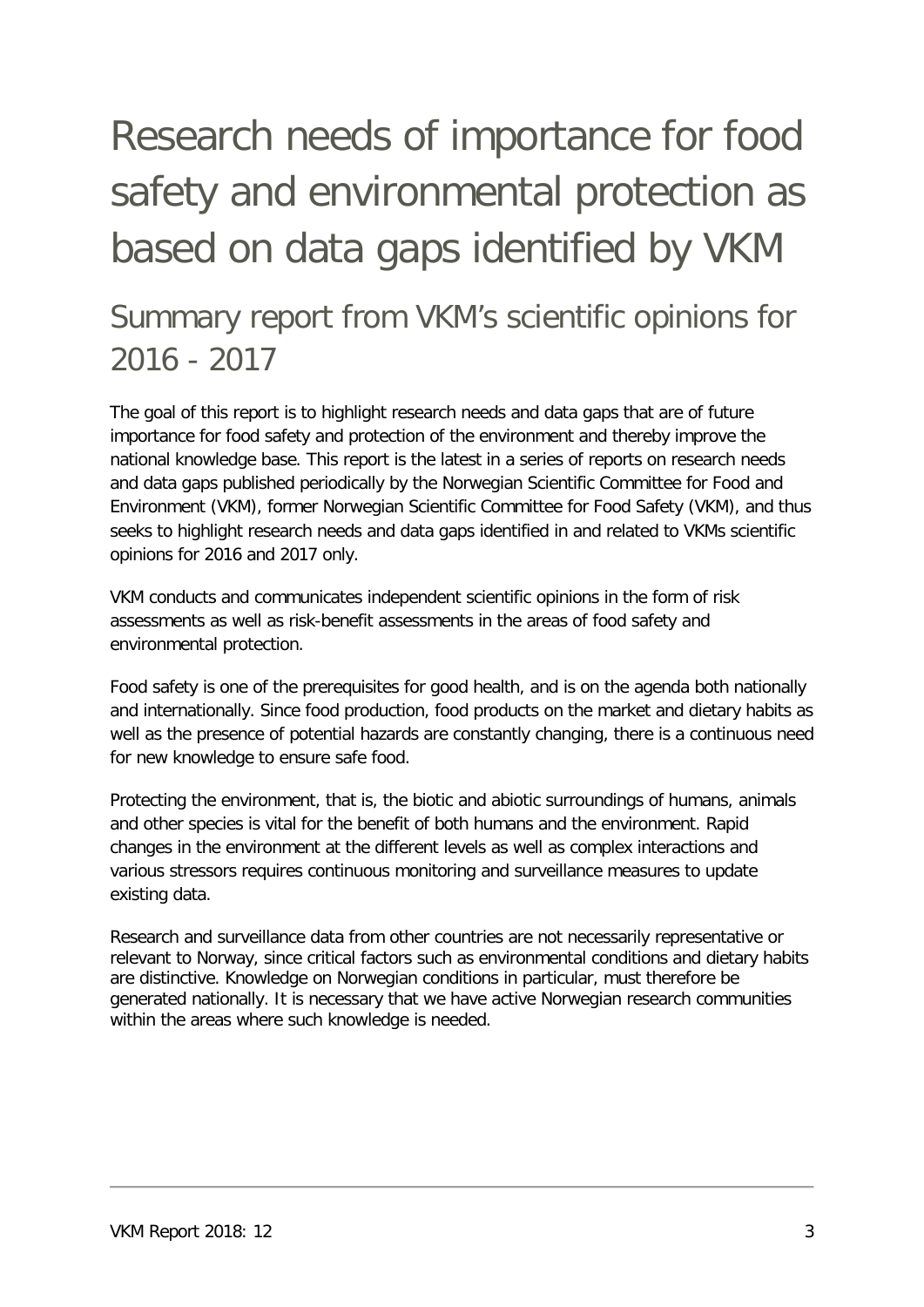#### **To ensure food safety and protection of our environment, VKM highlights that it is of importance that the following needs and data gaps are covered:**

- The impact of climate change and globalisation on food safety and food production.
- The impact of climate change and globalisation on natural resources and biodiversity in Norway.
- The use of microbiological products, development and potential dissemination of antimicrobial resistance (AMR) in Norway.
- Radioactivity levels in Norwegian food and drinking water, national dietary surveys as well as epidemiological studies.

#### **An overview of specific research needs and data gaps identified in VKMs reports from 2016 to 2017 are as follows**:

Agriculture, terrestrial food production and terrestrial animals

- Driving factors in the development of AMR due to biocides and heavy metals
- The potential impact of microorganisms used in bioremediation and cleaning products
- Plant health regarding specific weeds and pests
- Animal health and welfare during poultry production
- Association between bumblebee mortality and lime  $(Tilia)$  trees
- Presence and concentration of pathogens in food and drinking water as well as analytical data for nutrients

#### Fisheries, aquaculture, seafood production and aquatic animals

- Animal health and welfare regarding introduction of novel pathogens in aquaculture through cleaner fish and marking of farmed fish
- Nutrients in fish and other seafoods

#### Human health – diet, food and microbiological products

- Norwegian occurrence/consumption data for inorganic arsenic
- Occurrence of foodborne pathogens and disease incidence/foodborne diseases
- Knowledge on the intake of food supplements
- Genetically modified (GM) food; herbicide residues in herbicide tolerant (HT) crops as well as safety assessments of genetically modified crops
- National dietary surveys as well as epidemiological studies on the association between diet and health
- The health effects of microorganisms used in bioremediation/cleaning products

#### Biodiversity

- Spread, climate tolerance, as well as ecological impact of alien organisms in Norway
- Association between bumblebee mortality and lime (Tilia) trees
- Genetically modified virus vaccines (GM-VV) in domestic animals
- Ecological impact of cultivating, import and processing of genetically modified crops in Norway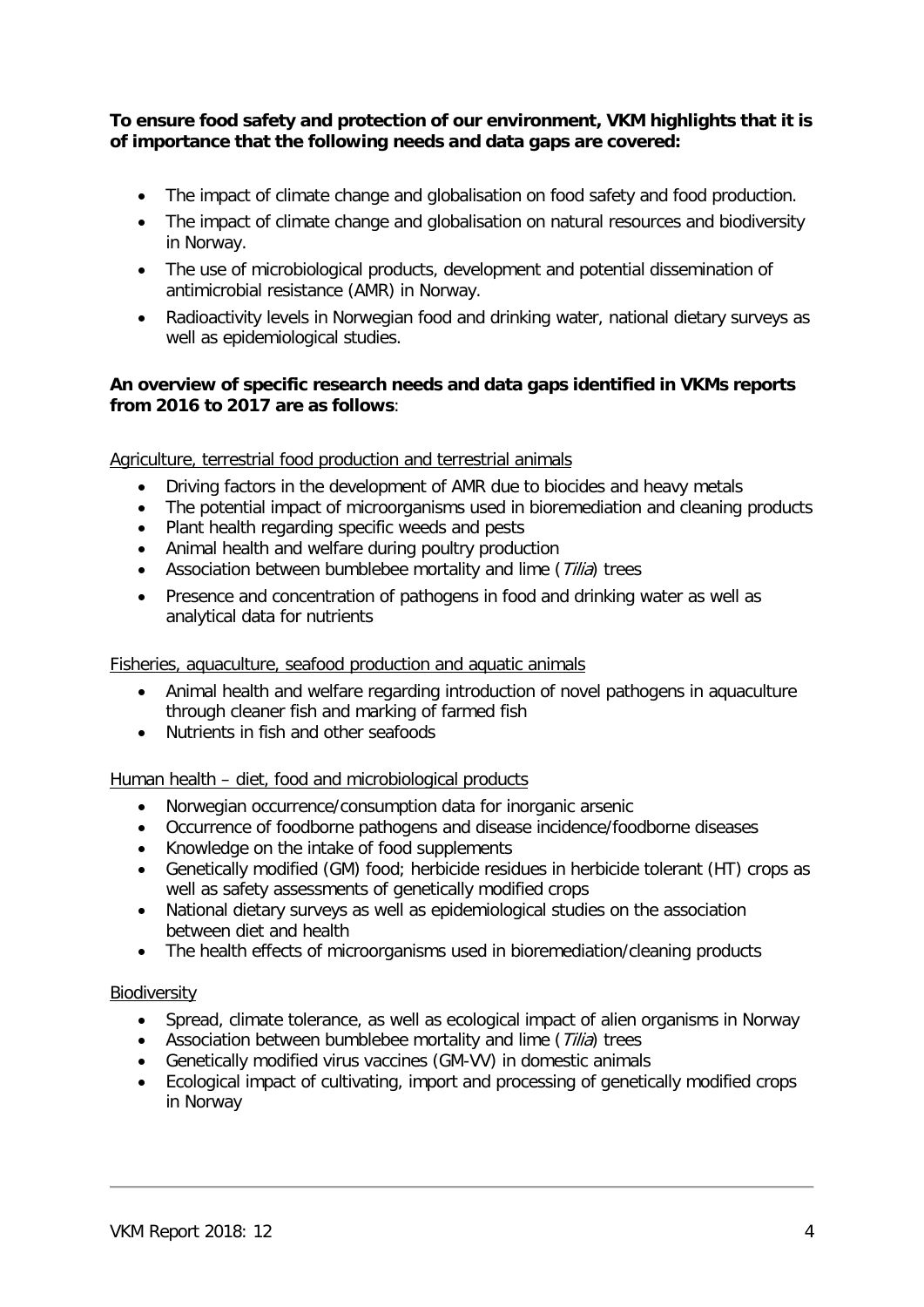Surveillance data for food and diet

- Monitoring data on occurrence of radioactivity in Norwegian food and water
- Dietary surveys, nutrients, epidemiological as well as mechanistic studies on food and food groups

# **About VKM**

VKM carries out independent scientific assessments in the form of opinions for the Norwegian Food Safety Authority (Mattilsynet) and the Norwegian Environment Agency (Miljødirektoratet). An opinion can be a risk assessment, a risk-benefit assessment, a research summary or other scientific reviews and comments. VKM follows international guidelines and standards for risk assessments within the different fields to ensure that the authorities get independent scientific risk assessments related to food safety and the environment. VKM neither performs research nor gives advice or opinions on risk management.

VKM assesses risk within these fields:

| Food safety and production                                                                                                                                                                                                                                                                                                                                                                                             | Environment                                                                                                                                                                                                            |
|------------------------------------------------------------------------------------------------------------------------------------------------------------------------------------------------------------------------------------------------------------------------------------------------------------------------------------------------------------------------------------------------------------------------|------------------------------------------------------------------------------------------------------------------------------------------------------------------------------------------------------------------------|
| <b>Biological Hazards</b><br><b>Plant Protection Products</b><br><b>Genetically Modified Organisms</b><br><b>Flavourings</b><br><b>Food Additives</b><br><b>Processing Aids</b><br>Materials in Contact with Food<br>Cosmetics<br>Contaminants<br><b>Animal Feed</b><br><b>Nutrition</b><br><b>Dietetic Products</b><br>Novel Food<br><b>Food Allergies</b><br>Animal Health and Animal Welfare<br><b>Plant Health</b> | <b>Genetically Modified Organisms</b><br>Alien Organisms<br>$\bullet$<br><b>Trade in Endangered Species</b><br>٠<br>(CITES)<br><b>Microbial Products</b><br>$\bullet$<br><b>Plant Protection Products</b><br>$\bullet$ |